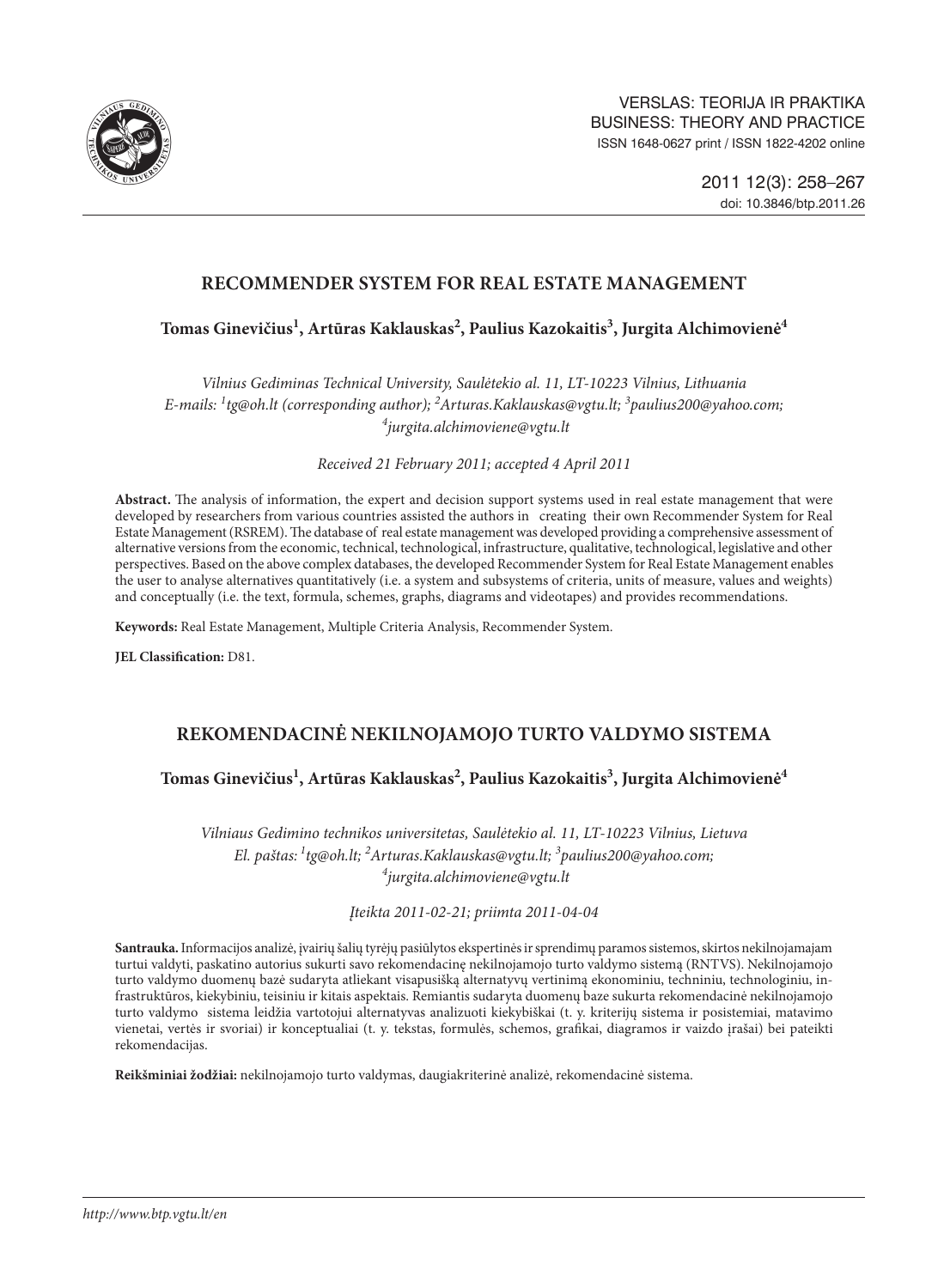### **1. Recommender systems and recommendation methods**

Definitions of recommender systems can be found in different literature sources as follows:

- Any system that produces individualized recommendations as output or has the effect of guiding the user in a personalized way to interesting or useful objects in a large space of possible options (Burke 2002).
- Recommender system provides users with a ranked list of the recommended items (Herlocker *et al.* 2004).
- [...] people provide recommendations as inputs, which the system then aggregates and directs to appropriate recipients (Resnick, Varian 1997).
- Recommender systems form a specific type of information filtering (IF) technique that attempts to present information items that are likely of interest to the user. Typically, a recommender system compares the user's profile to some reference characteristics, and seeks to predict the 'rating' that a user would give to an item they had not yet considered. These characteristics may be from the information item (the content-based approach) or the user's social environment (Recommender systems 2011).

Adomavicius and Tuzhilin (2005) present an overview of the field of recommender systems and describe the current generation of recommendation methods that are usually classified into the following three main categories: content-based, collaborative, and hybrid recommendation approaches. Adomavicius and Tuzhilin (2005) also describe various limitations of current recommendation methods and discuss possible extensions that can improve recommendation capabilities and make recommender systems applicable to an even broader range of applications. These extensions include, among others, an improvement of understanding of users and items, incorporation of the contextual information into the recommendation process, support for multi-criteria ratings, and a provision of more flexible and less intrusive types of recommendations.

Recommender systems have been evaluated in many, often incomparable, ways. Herlocker *et al*. (2004) review the key decisions in evaluating collaborative filtering recommender systems: the user tasks being evaluated, the types of analysis and datasets being used, the ways in which prediction quality is measured, the evaluation of prediction attributes other than quality, and the user-based evaluation of the system as a whole. In addition to reviewing the evaluation strategies used by prior researchers, Herlocker *et al*. (2004) present empirical results from the analysis of various accuracy metrics on one content domain where all the tested metrics collapsed roughly into three equivalence classes. Metrics within each equivalency class were strongly correlated, while metrics from different equivalency classes were uncorrelated.

Recommender systems represent user preferences for the purpose of suggesting items to purchase or examine. They have become fundamental applications in electronic commerce and information access, providing suggestions that effectively prune large information spaces so that users are directed toward those items that best meet their needs and preferences. A variety of techniques have been proposed for performing recommendation, including content-based, collaborative, knowledge-based and other techniques. To improve performance, these methods have sometimes been combined in hybrid recommenders (Burke 2002). Burke (2002) surveys the landscape of actual and possible hybrid recommenders, and introduces a novel hybrid, EntreeC, a system that combines knowledge-based recommendation and collaborative filtering to recommend restaurants. Burke (2002) shows that semantic ratings obtained from the knowledge-based part of the system enhance the effectiveness of collaborative filtering.

Sarwar *et al.* (2000) investigate the use of dimensionality reduction to improve performance for a new class of data analysis software called "recommender systems". Recommender systems apply knowledge discovery techniques to the problem of making product recommendations during a live customer interaction. These systems are achieving widespread success in E-commerce nowadays, especially with the advent of the Internet. The tremendous growth of customers and products poses three key challenges for recommender systems in the E-commerce domain. These are: producing high quality recommendations, performing many recommendations per second for millions of customers and products, and achieving high coverage in the face of data sparseness. One successful recommender system technology is collaborative filtering, which works by matching customer preferences to other customers in making recommendations. Collaborative filtering has been shown to produce high quality recommendations, but the performance degrades with the number of customers and products. New recommender system technologies are needed that can quickly produce high quality recommendations, even for very large-scale problems (Sarwar *et al*. 2000).

When building the user's profile a distinction is made between explicit and implicit forms of data collection. Examples of explicit data collection include the following: asking a user to rate an item on a sliding scale; asking a user to rank a collection of items from favorite to least favorite; presenting two items to a user and asking him/her to choose the best one; asking a user to create a list of items that he/she likes. Examples of implicit data collection include the following: observing the items that a user views in an online store; analyzing item/user viewing times; keeping a record of the items that a user purchases online; obtaining a list of items that a user has listened to or watched on his/her computer; analyzing the user's social network and discovering similar likes and dislikes. The recommender system compares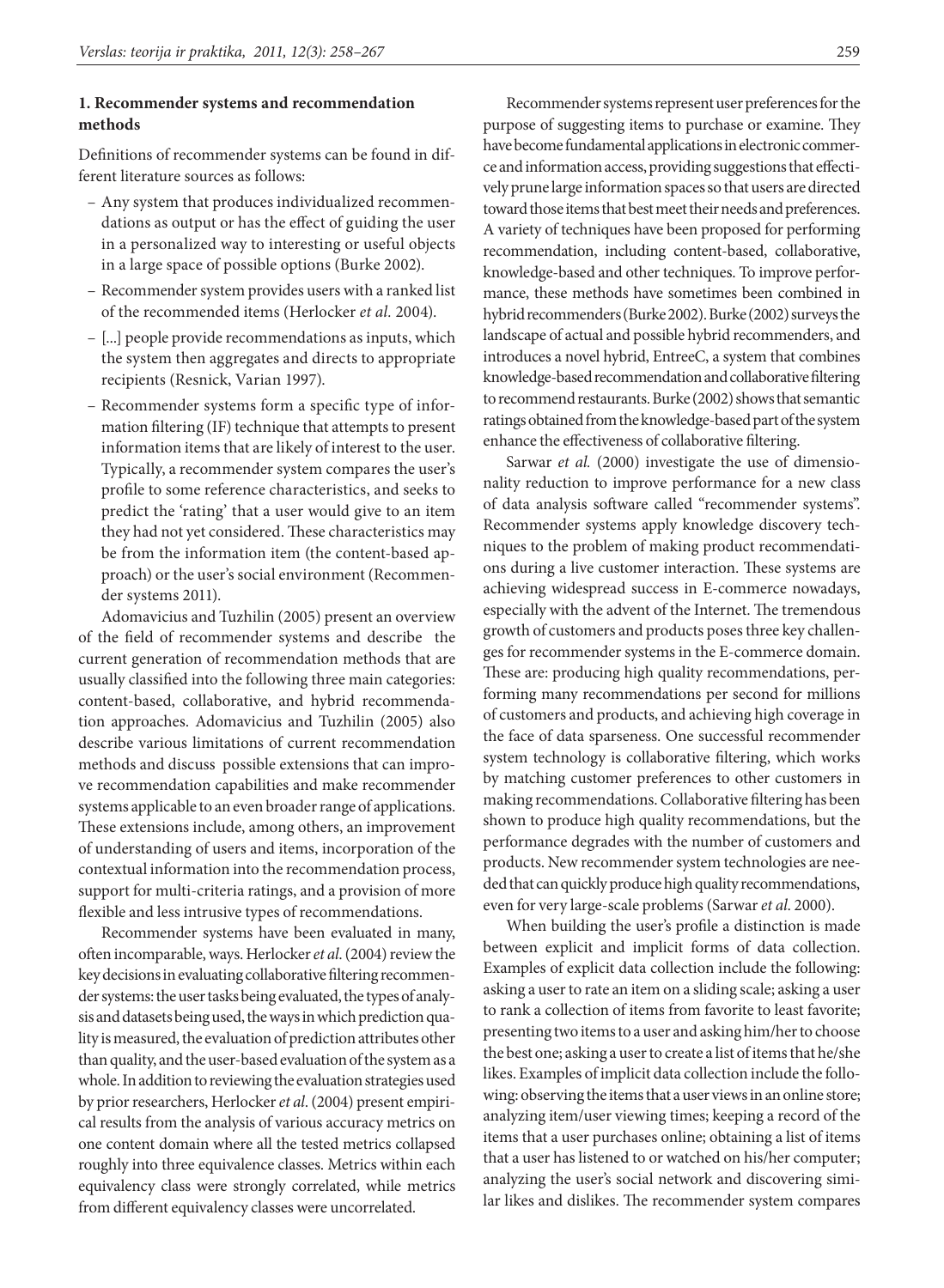the collected data to similar data collected from others and calculates a list of recommended items for the user. Several commercial and non-commercial examples are listed in the article on collaborative filtering systems. Recommender systems are a useful alternative to search algorithms since those help users discover items they might not have found by themselves. Interestingly enough, recommender systems are often implemented using search engines indexing non-traditional data. (Recommender systems 2011). Adomavicius and Tuzhilin (2005) provide an overview of recommender systems. Herlocker *et al.* (2004) provide an overview of evaluation techniques for recommender systems.

One of the most commonly used algorithms in recommender systems is Nearest Neighborhood approach (Sarwar *et al*. 2000). In a social network, a particular user's neighborhood with similar taste or interest can be found by calculating Pearson Correlation, by collecting the preference data of top-N nearest neighbors of the particular user (weighted by similarity), the user's preference can be predicted by calculating the data using certain techniques. Another family of algorithms that is widely used in recommender systems is Collaborative Filtering. One of the most common types of Collaborative Filtering is item-to-item collaborative filtering (people who buy x also buy y), an algorithm popularized by Amazon. com's recommender system (Recommender systems 2011). The Netflix Prize, a contest with a dataset of over 100 million movie ratings and a grand prize of \$1,000,000, has energized the search for new and more accurate algorithms. The most accurate algorithm in 2007 used 107 different algorithmic approaches, blended into a single prediction. Predictive accuracy is substantially improved when blending multiple predictors. Our experience is that most efforts should be concentrated in deriving substantially different approaches, rather than refining a single technique. Consequently, our solution is an ensemble of many methods (Bell *et al.* 2007).

### **2. Determination of rational real estate management processes**

A real estate management process consists of closely interrelated stages: i.e. consultation, planning, procurement, implementation and monitoring. A real estate management process may have many alternative versions. These variants are based on alternative consultation, planning, procurement, implementation and controlling stages and their constituent parts. The above solutions and processes will be considered in more detail later. For instance, alternative space management variants can be developed by varying their space organization, removals, inventory compilation/updating and main services solutions (building security, reception, telephone switchboard, cleaning, snow-clearing service, upkeep of outdoor real estate, garden care, plant care in the building, post room, travel office, office service, central secretariat, canteen management, removals service, central archive, courier services, office supplies and safety specialist). Therefore, thousands of real estate management process alternative versions can be obtained. The diversity of available solutions contributes to a more accurate evaluation of climatic conditions, risk exposure, maintenance services, as well as making the project cheaper and results in a better way of satisfying a client's aesthetic, comfort, technological and other requirements. This also leads to a better satisfaction of the needs of all the involved parties in the real estate management process.

Various interested parties (e.g. users, owners, and real estate managers, etc.) are involved in the real estate management process, and trying to satisfy their needs and affecting its efficiency.

The above needs or objectives include the expected cost of real estate management services, occupier, owner and building support, building inspection, budgeting, cost optimization, coordination of services, accounting. It also includes contract management; leasing management; technical operations management; maintenance, inspection and, repair of equipment and systems (gas, water, wastewater, heating, ventilation, cooling, electrical systems, lifts, warehousing systems, automatic door and gate, communication, cable and network, security, laundry and dry-cleaning systems, general building equipment, other equipment and systems), etc. Real estate management companies should be able to offer a range of services that can be flexibly extended or reduced.

The problem is how to define an efficient real estate management process when many various parties are involved because the alternative versions come to thousands and the efficiency changes with the alterations in the business environment conditions and the constituent parts of the process. Moreover, the realization of some objectives seems more rational from the economic perspective though from other perspectives (i.e. technological, comfort, space, administrative, technical, etc.) they have various significances. Therefore, it is considered that the efficiency of a real estate management process depends on the rationality of its stages as well as on the ability to satisfy the needs of the interested parties and the rational character of micro and macro-level environment conditions.

A formalized presentation of the research shows how changes in the business environment and the extent to which the goals pursued by various interested parties are satisfied, cause corresponding changes in the value and utility degree of the real estate management process. With this in mind, it is possible to solve the problem of optimization concerning the satisfaction of the needs with reasonable expenditures. This requires an analysis of the real estate management process versions allowing one to find an optimal combination of pursued goals and available finances.

The determination of the utility degree and value of the real estate management alternatives under investigation and the establishment of the priority order for their implementa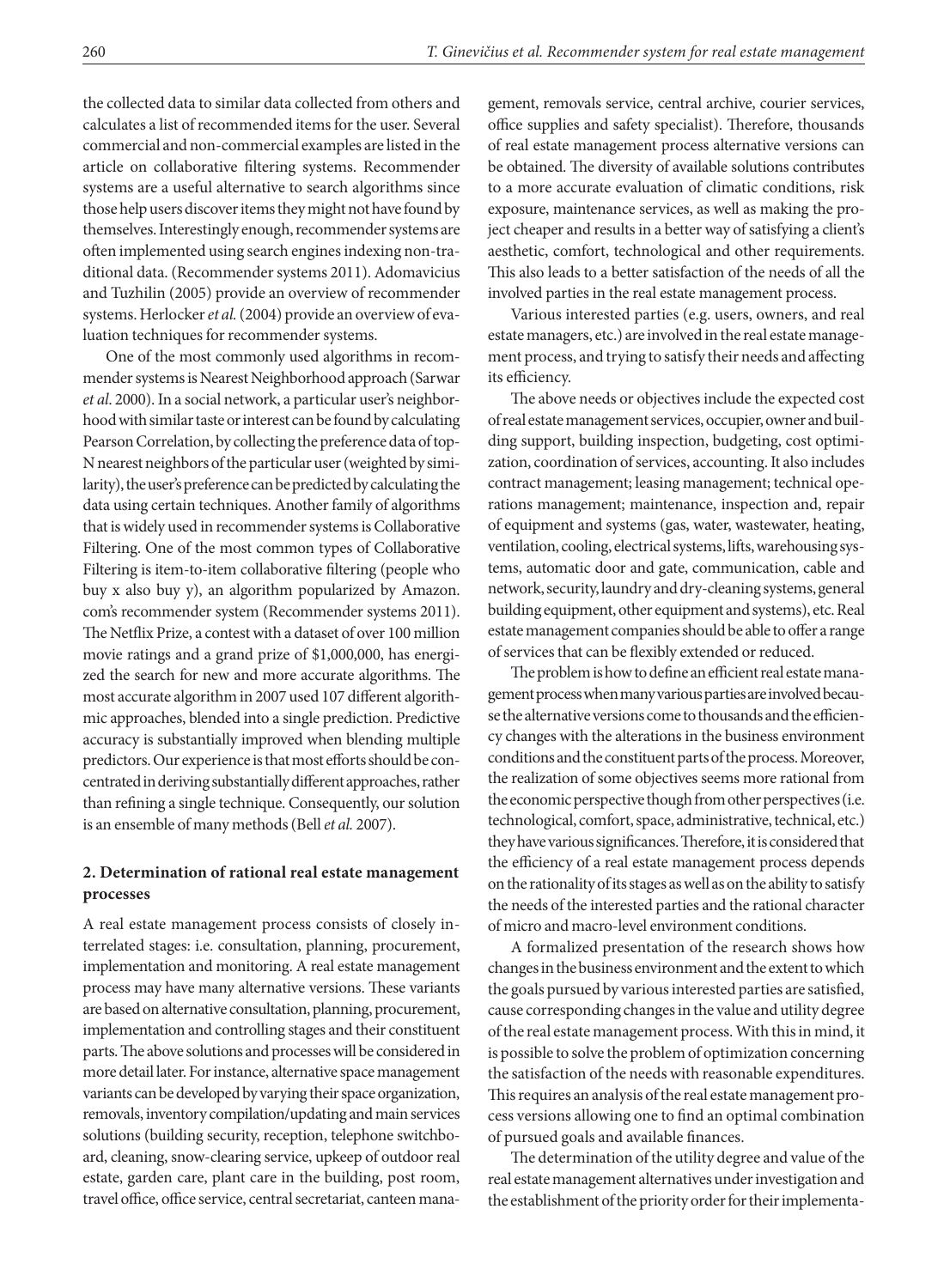tion do not present much difficulty if the criteria numerical values and weights have been obtained and the multiple criteria decision making methods are used.

By way of an illustration, we provide a short analysis of a criteria system of some real estate management constituent parts. They include computer-aided real estate management systems, service of a real estate, and equipment.

Cormier (2000) described the process and elements for comparison and the selection when considering various computer-aided real estate management systems. Cormier (2000) considered the following criteria system: modules and tools (lease management, move management, strategic space planning, maintenance management, accounting/charge-back, communication/cable management, personnel management, etc.) and also considered cost information (cost of software, cost of training, cost and ease of software integration, cost of software maintenance, and after-sale support), technical information (platform, network access, native database support, database connectivity, user interface, security, reports, file formats, and interoperability) and key features.

The service of a real estate can be evaluated as: operational productivity, aesthetic value or public image, comfort (noise, colour, air quality, thermal comfort, and working conditions) flexibility, and cost (design, construction, indirect expenses, operating and maintenance expenses, renovation costs, the interest paid on loan).

Effectiveness of equipment can be evaluated by the following criteria system:

- Price;
- Expenses for use;
- Expenses for repair (maintenance, capital);
- Capacity;
- Number of operations performed;
- Reliability;
- Comfort;
- Physical and technical durability;
- Weight.

One of the main tasks of the efficient implementation of real estate management is multiple criteria optimization of its life cycle process with the aim of maximum purpose satisfaction of all interested parties in the process. The interested parties and their aspired goals make up one entity. However, there are some potential conflicts among interested parties: e.g. speed versus waste, cost versus quality, capital cost now versus after-operational efficiency, aesthetics and comfort versus cost, environment versus user needs, etc. The greater the scope of the realization of pursued goals (taking into account their significance) the greater (in the opinion of interested parties) the total efficiency of the project. In other words, the total efficiency of a project is directly proportional to the entity of its realized goals.

## **3. Multiple criteria analysis of real estate management alternatives**

Most of all calculators, analysers, software, neural networks, decision support and expert systems seek to find out how to make the most economic real estate management decisions and most of all these decisions are intended only for economic objectives. Real estate management alternatives under evaluation have to be evaluated not only from an economic position, but take into consideration qualitative, technical, technological and other characteristics as well. For example, an analysis of the service of real estate is usually performed by taking into account operational productivity, aesthetic value or public image, comfort (noise, colour, air quality, thermal comfort, working conditions), flexibility, and cost (design, construction, indirect expenses, operating and maintenance expenses, renovation costs, the interest paid on loan). Real estate management alternative solutions allow for a more rational and realistic assessment of economic, technical, technological, space conditions and traditions and for greater satisfaction of different customer requirements. Therefore, by applying multiple criteria analysis methods and decision support systems the efficiency of real estate management calculators, analysers, software, neural networks, decision support and expert systems may be increased.

Bauer *et al.* (2000) discussed six major real estate phases which include the following: definition of need, planning and programming, design, construction, operate/ maintenance and decision for use the next time. According to Bauer *et al.* (2000) each of these phases has five process groups called: initiating, planning, execution, controlling and closing. On that score, a real estate management's life cycle has many alternative versions. Variants are based on the project's alternatives of the definition of need, planning and programming, design, construction, operate/maintenance and other processes. The above solutions and processes may be further considered in more detail. For example, there are several ways that companies can provide necessary cleaning services (Smith *et al.* 2000): in a traditional department, all personnel are company employees; in support of a traditional department, some companies are adding their services to a competent consultant; the company can use a management service to support its own production team; in a full-service program, a service company provides all the management and production personnel, tools, equipment and supplies; in combination programs, the company uses its employees to perform part of the cleaning responsibilities and the contracts with a service company for the remainder.

Thousands of real estate management's life cycle alternative versions can be obtained in this way.

The determination of the utility degree and market value of the real estate management alternatives under investigation and the establishment of the priority order for their implementation do not present much difficulty if the cri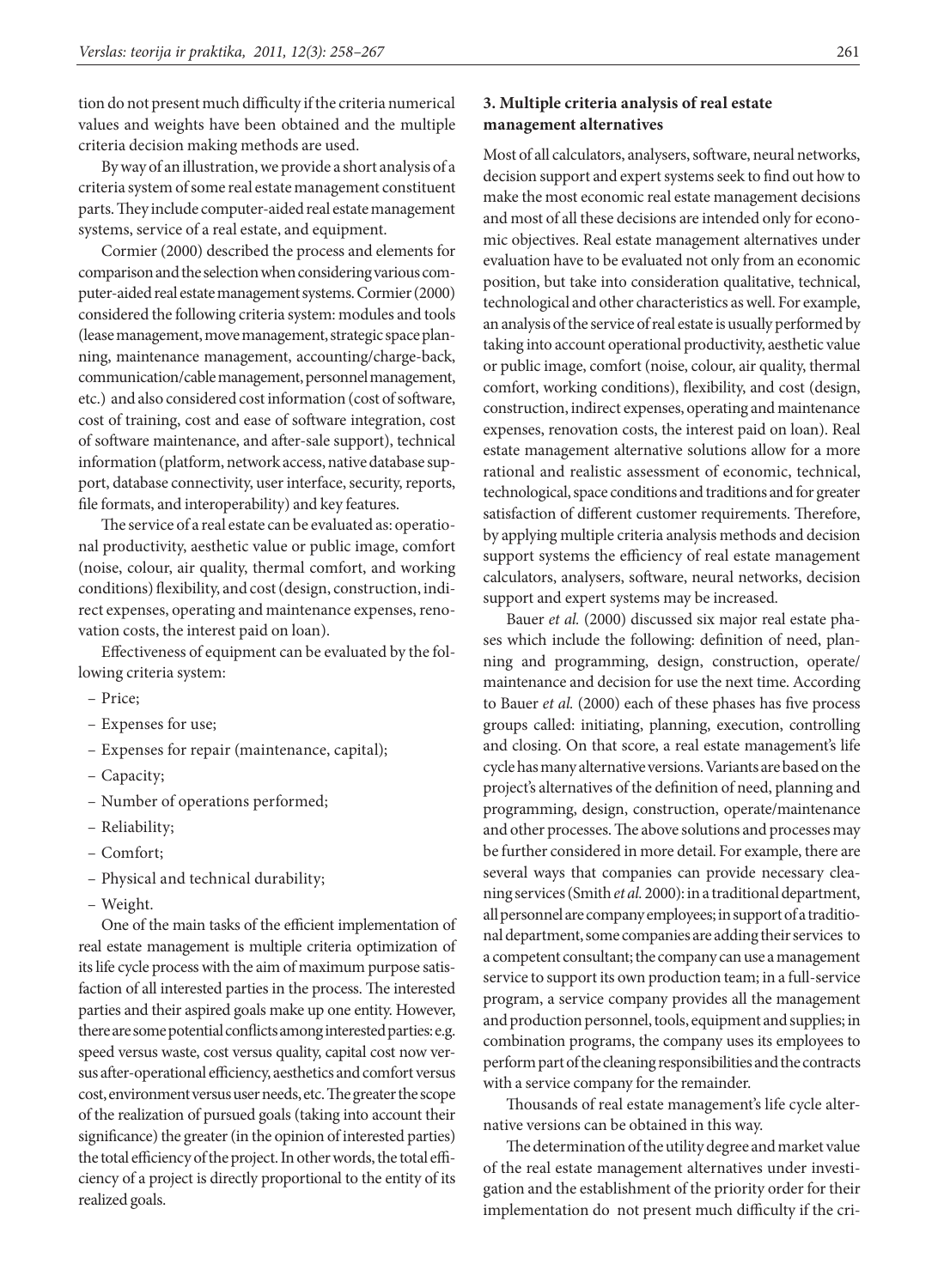teria numerical values and weights have been obtained and the multiple criteria decision-making methods are used.

## **4. A method of multiple criteria complex proportional evaluation and defining the utility degree of real estate**

This method is directly related with utilitarianism moral philosophy. For example, for Bentham (1948), conduct is to be judged by its consequences to the community. Actions are moral to the extent that they promote the community's utility, and immoral to the extent that these lessen it. Utility is understood in subjective terms as the net balance of whatever a person finds to be pleasurable and painful, with the former obviously increasing that balance and the latter decreasing it. Rather than being conceived holistically as an entity in its own right, the community is nothing more than the name we give to a collection of individuals. Accordingly, Bentham holds that the community's utility is the sum of individual utilities. It can be calculated by placing the number of those positively impacted by an action, weighted by the intensity and duration of their net pleasure, in the positive column and then doing the same in the negative column for those negatively affected by net pain. If the positive side of the ledger exceeds the negative, communal utility rises and the action passes the moral bar, and vice versa, if the negative column outweighs the positive column (Bentham 1948).

The determination of the utility degree and value of the alternative under investigation and establishment of the priority order for their implementation do not present much difficulty if the criteria numerical values and weights have been obtained and the multiple criteria decision making methods are used.

All criteria are calculated for the whole alternative. The process of determining the system of criteria, their initial weights and qualitative criteria numerical values of the alternative under investigation is based on the use of various expert methods. The determination of quantitative criteria numerical values is based on the use of various statistical methods, analysed alternatives, recommendations and other documents.

The results of the comparative analysis of the alternatives are presented as a grouped decision making matrix where columns contain *n* alternatives being considered, while all quantitative and conceptual information pertaining to them is found in lines.

Quantitative and conceptual description of the research object provides the information about various aspects of a real estate life cycle (i.e. economic, legal/regulatory, institutional, political, social, traditions, cultural, philosophical, ethical, confidence, happiness, religion, emotional, psychological, etc.). Quantitative information is based on the criteria systems and subsystems, units of measure, values and initial weights as well as the data on the alternatives development.

Conceptual description of a real estate life cycle presents textual, graphical (schemes, graphs, diagrams, drawings), visual (videotapes) information about the alternatives and the criteria used for their definition, as well as giving the reason for the choice of this particular system of criteria, their values and weights. This part also includes information about the possible ways of multi-variant design. Conceptual information is needed to make more complete and accurate evaluation of the alternatives considered. It also helps to get more useful information as well as developing a system and subsystems of criteria and defining their values and weights.

In order to perform a complete study of the research object, a complex evaluation of its economic, legal/regulatory, institutional, social, traditions, cultural, philosophical, ethical, confidence, happiness, religion, emotional, psychological and other aspects is needed. The diversity of aspects being assessed should follow the diversity of ways of presenting data needed for decision making. Therefore, the necessary data may be presented in numerical, textual, graphical (schemes, graphs, charts), formula, videotape and other forms.

The grouping of the information in the matrix should be performed so as to facilitate the calculation process and to express their physical meaning. In our case the criteria system is formed from the criteria describing the life cycle of real estate which can be expressed in a quantitative form (quantitative criteria) and the criteria describing the life cycle of real estate which cannot be expressed in a quantitative form (qualitative criteria).

The researchers from various countries engaged in the analysis of real estate life cycle and its stages did not consider the research object being project by the authors of the present investigation. However, they did not consider the research object that the research project presented here (see section "Conceptual Model of Real estate in Lithuania"). This research object may be described as a life cycle of the real estate that includes the stakeholders involved and the environment which impact a life cycle in some particular manner, thus forming an integral, whole entity. This formulated research object underwent complex analysis performed with the help of the multiple criteria analysis, a new method specially developed for this purpose: a method of multiple criteria complex proportional evaluation and defining the utility degree of real estate.

This method assumes direct and proportional dependence of significance and priority of investigated versions on a system of criteria adequately describing the alternatives and on values and weights of the criteria. The system of criteria is determined and the values and initial weights of criteria are calculated by experts. All this information can be corrected by interested parties taking into consideration their pursued goals and existing capabilities. Hence, the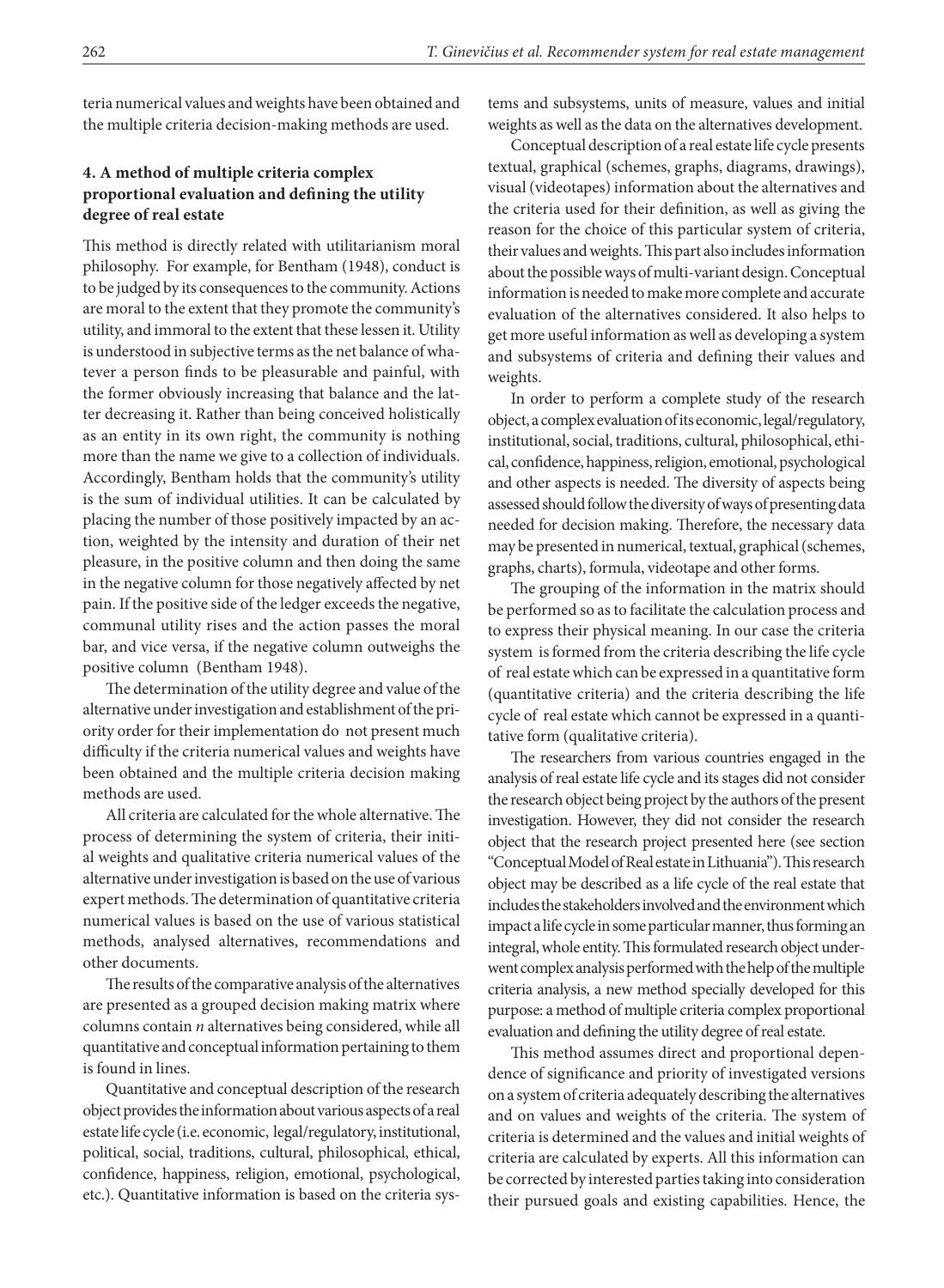| Quantitative information pertinent to alternatives                                            |           |           |                    |                            |                |          |             |          |                              |  |
|-----------------------------------------------------------------------------------------------|-----------|-----------|--------------------|----------------------------|----------------|----------|-------------|----------|------------------------------|--|
| Criteria describing the life cycle<br>of a real estate                                        | $\ast$    | Weight    | Measuring<br>units | Compared alternatives      |                |          |             |          |                              |  |
|                                                                                               |           |           |                    | a <sub>1</sub>             | $a_2$          | .        | $a_i$       | .        | $a_n$                        |  |
|                                                                                               | $Z_1$     | $q_1$     | m <sub>1</sub>     | $X_{11}$                   | $X_{12}$       | $\cdots$ | $X_{1i}$    | $\cdots$ | $X_{1n}$                     |  |
| Quantitative                                                                                  | $Z_2$     | $q_2$     | m <sub>2</sub>     | $X_{21}$                   | $X_{22}$       | $\cdots$ | $X_{2j}$    | $\cdots$ | $X_{2n}$                     |  |
| criteria                                                                                      | $\cdots$  | $\cdots$  | $\cdots$           |                            |                | $\cdots$ |             | .        | $\cdots$                     |  |
|                                                                                               | $Z_i$     | $q_i$     | $m_i$              | $X_{i1}$                   | $X_{i2}$       | $\cdots$ | $X_{ii}$    | $\cdots$ | $X_{in}$                     |  |
|                                                                                               | $\cdots$  | $\cdots$  | $\cdots$           | $\cdots$                   |                | $\cdots$ | $\cdots$    | .        | $\cdots$                     |  |
|                                                                                               | $Z_t$     | $q_t$     | $m_{t}$            | $X_{t1}$                   | $X_{t2}$       | $\cdots$ | $X_{ti}$    | $\cdots$ | $X_{tn}$                     |  |
|                                                                                               | $Z_{t+1}$ | $q_{t+1}$ | $m_{t+1}$          | $X_{t+1}$ 1                | $X_{t+1,2}$    | $\cdots$ | $X_{t+1 j}$ | .        | $\mathbf{X}_{t+1 \; n}$      |  |
| Qualitative                                                                                   | $Z_{t+2}$ | $q_{t+2}$ | $m_{t+2}$          | $X_{t+2,1}$                | $X_{t+2,2}$    | $\cdots$ | $X_{t+2 i}$ | $\cdots$ | $\mathbf{X}_{t+2\,\text{n}}$ |  |
| criteria                                                                                      | $\cdots$  | $\cdots$  | $\cdots$           | $\cdots$                   | $\cdots$       | $\cdots$ | $\cdots$    | .        | $\cdots$                     |  |
|                                                                                               | $Z_i$     | $q_i$     | $m_i$              | $X_{i1}$                   | $X_{i2}$       | $\cdots$ | $ X_{ij} $  | $\cdots$ | $X_{in}$                     |  |
|                                                                                               | $\cdots$  | $\cdots$  | $\cdots$           |                            |                | $\cdots$ |             | .        | $\cdots$                     |  |
|                                                                                               | $Z_{m}$   | $q_m$     | $\rm m_{\,m}$      | $\mathbf{I} \mathbf{X}$ ml | $X_{m2}$       | $\cdots$ | $ X_{mj} $  | $\cdots$ | $\mathbf{X}_{mn}$            |  |
| Conceptual information pertinent to alternatives (i.e. text, drawings, graphics, video tapes) |           |           |                    |                            |                |          |             |          |                              |  |
| $C_f$                                                                                         | $C_{Z}$   | $C_q$     | $C_m$              | $C_1$                      | C <sub>2</sub> | $\cdots$ | $C_i$       | $\cdots$ | $\mathrm{C}_\mathrm{n}$      |  |

**Table 1.** Grouped decision making matrix of real estate life cycle multiple criteria analysis

∗ The sign z i (+ (−)) indicates that a greater (less) criterion value corresponds to a higher significance for stakeholders

assessment results of alternatives fully reflect the initial data jointly submitted by experts and interested parties.

The determination of significance and priority of alternatives is carried out in four stages.

**Stage 1.** The weighted normalized decision making matrix D is formed. The purpose of this stage is to receive dimensionless weighted values from the comparative indexes. When the dimensionless values of the indexes are known, all criteria, originally having different dimensions, can be compared. The following formula is used for this purpose:

$$
d_{ij} = \frac{x_{ij} \times q_i}{\sum\limits_{j=1}^{n} x_{ij}}, \quad i = \overline{1, m}; \quad j = \overline{1, n}, \tag{1}
$$

where  $x_{ij}$  – the value of the *i*-th criterion in the *j*-th alternative of a solution; *m* – the number of criteria; *n* – the number of the alternatives compared;  $q_i$  – significance of *i* -th criterion.

The sum of dimensionless weighted index values *dij* of each criterion  $x_i$  is always equal to the significance  $q_i$  of this criterion:

$$
q_i = \sum_{j=1}^{n} d_{ij}, \qquad i = \overline{1, m}; j = \overline{1, n}.
$$
 (2)

In other words, the value of significance  $q_i$  of the investigated criterion is proportionally distributed among all alternative versions *aj* according to their values *xij*.

**Stage 2.** The sums of weighted normalized indexes describing the *j*-th version are calculated. The versions are described by minimizing indexes *S*-*<sup>j</sup>* and maximizing indexes *S*+*j* . The lower value of minimizing indexes is better (price of the plot and real estate, etc.). The greater value of maximizing indexes is better (comfortability and aesthetics of the real estate, etc.). The sums are calculated according to the formula:

$$
S_{+j} = \sum_{i=1}^{m} d_{+ij}; \quad S_{-j} = \sum_{i=1}^{m} d_{-ij}, \qquad i = \overline{1, m}; j = \overline{1, n}. \quad (3)
$$

In this case, the values  $S_{+j}$  (the greater is this value (alternative 'pluses'), the more satisfied are the interested parties) and  $S_{-j}$  (the lower is this value (alternative 'minuses'), the better is goal attainment by the interested parties) express the degree of goals attained by the interested parties in each alternative. In any case the sums of 'pluses' *S*+*<sup>j</sup>* and 'minuses' *S*-*j* of all alternatives are always respectively equal to all sums of significances of maximizing and minimizing criteria:

$$
S_{+} = \sum_{j=1}^{n} S_{+j} = \sum_{i=1}^{m} \sum_{j=1}^{n} d_{+ij},
$$
  
\n
$$
S_{-} = \sum_{j=1}^{n} S_{-j} = \sum_{i=1}^{m} \sum_{j=1}^{n} d_{-ij}, \qquad i = \overline{1, m}; j = \overline{1, n}.
$$
 (4)

 In this way, the calculations made may be additionally checked.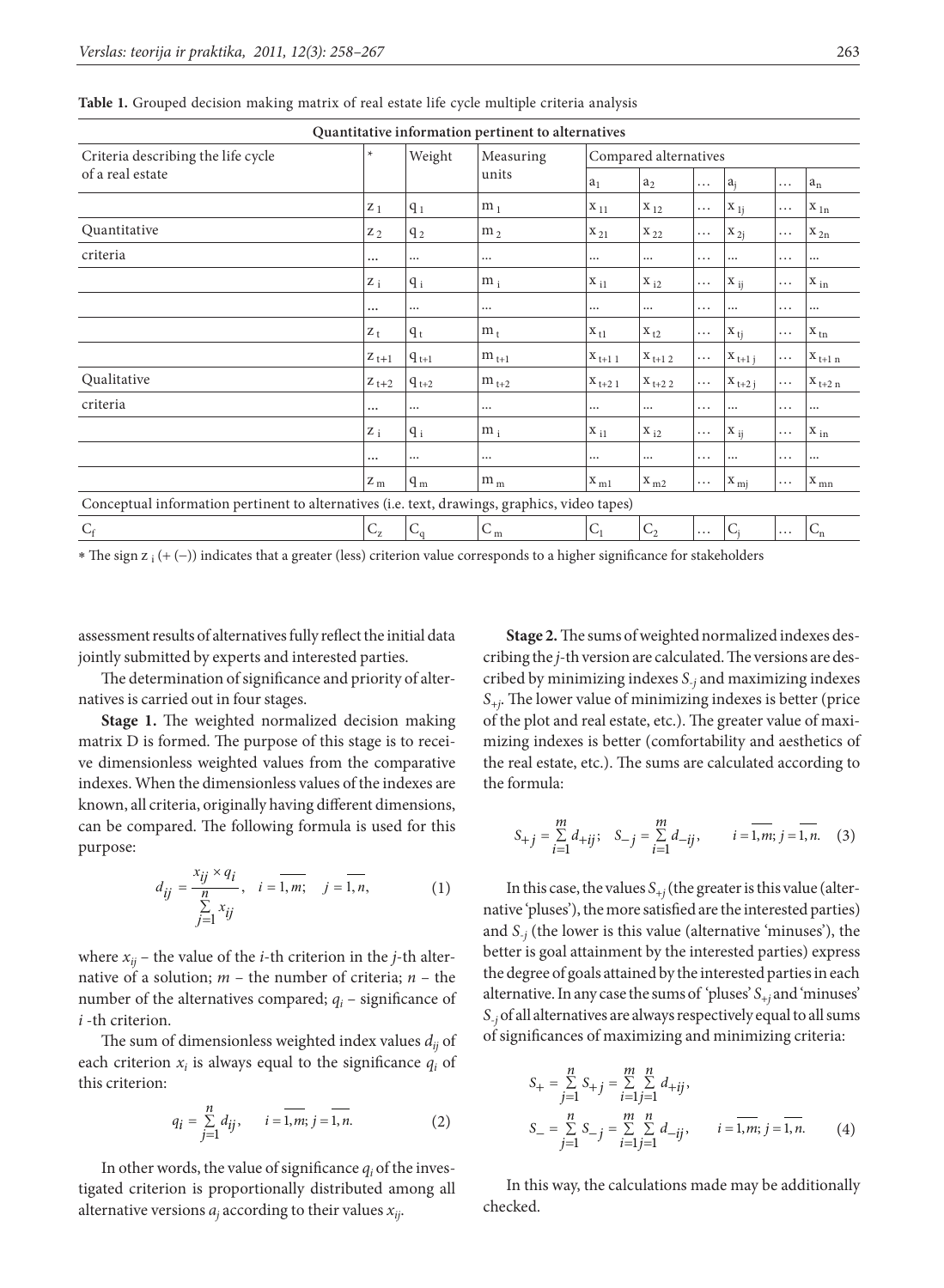**Stage 3.** The significance (efficiency) of comparative versions is determined on the basis of describing positive alternatives ('pluses') and negative alternatives ('minuses') characteristics. Relative significance  $Q_j$  of each alternative aj is found according to the formula:

$$
Q_{j} = S_{+j} + \frac{S_{-\min} \cdot \sum_{j=1}^{n} S_{-j}}{S_{-j} \cdot \sum_{j=1}^{n} \frac{S_{-\min}}{S_{-j}}}, \quad j = \overline{1, n}.
$$
 (5)

**Stage 4.** Priority determination of alternatives. The greater is the  $Q_j$  the higher is the efficiency (priority) of the alternative.

The analysis of the method presented makes it possible to state that it may be easily applied to evaluating the alternatives and selecting most efficient of them, being fully aware of a physical meaning of the process. Moreover, it allowed to formulate a reduced criterion *Qj* which is directly proportional to the relative effect of the compared criteria values  $x_{ij}$  and significances  $q_i$  on the end result.

Significance  $Q_i$  of real estate  $a_i$  indicates satisfaction degree of demands and goals pursued by the interested parties - the greater is the  $Q_j$  the higher is the efficiency of the real estate. In this case, the significance *Qmax* of the most rational real estate will always be the highest. The significances of all remaining real estate are lower as compared with the most rational one. This means that total demands and goals of interested parties will be satisfied to a smaller extent than it would be in case of the best real estate.

The degree of real estate utility is directly associated with quantitative and conceptual information related to it. If one real estate is characterized by the best economic and political aspects, while the other shows better social, philosophical and ethical characteristics, both having obtained the same significance values as a result of multiple criteria evaluation, this means that their utility degree is also the same. With the increase (decrease) of the significance of real estate analyzed, its degree of utility also increases (decreases). The degree of real estate utility is determined by comparing the real estate analysed with the most efficient real estate. In this case, all the utility degree values related to the real estate analysed will be ranged from 0% to 100%. This will facilitate visual assessment of real estate efficiency.

The degrees of utility of the real estate considered as well as the market value of the real estate being valuated are determined in seven stages.

**Stage 1.** The formula used for the calculation of real estate *aj* utility degree *Nj* is given below:

$$
N_j = (Q_j : Q_{max}) \cdot 100\%,\tag{6}
$$

here  $Q_i$  and  $Q_{\text{max}}$  are the significances of the real estate obtained from the equation 5.

The degree of utility  $N_j$  of real estate  $a_j$  indicates the level of satisfying the needs of the parties interested in the real estate. The more goals are achieved and the more important they are, the higher is the degree of the real estate utility. Since stakeholders are mostly interested in how much more efficient particular real estate are than the others (which

| Quantitative information pertinent to alternatives                                             |             |                |                |                       |                    |          |              |          |          |  |
|------------------------------------------------------------------------------------------------|-------------|----------------|----------------|-----------------------|--------------------|----------|--------------|----------|----------|--|
| Criteria describing the life cycle<br>of a real estate                                         | $\ast$      | Weight         | Measuring      | Compared alternatives |                    |          |              |          |          |  |
|                                                                                                |             |                | units          | $a_1$                 | $a_2$              | $\cdots$ | a,           | .        | $ a_n $  |  |
| $X_1$                                                                                          | $z_1$       | $ q_1$         | m <sub>1</sub> | $d_{11}$              | $\mathsf{d}_{12}$  | $\cdots$ | $d_{1i}$     | $\cdots$ | $d_{1n}$ |  |
| $X_2$                                                                                          | $z_2$       | $\mathsf{q}_2$ | m <sub>2</sub> | $d_{21}$              | $1d_{22}$          | $\cdots$ | $d_{2i}$     | $\cdots$ | $d_{2n}$ |  |
| $X_3$                                                                                          | $Z_3$       | <u> q3</u>     | m <sub>3</sub> | $\mathsf{Id}_{31}$    | $\mathsf{d}_{32}$  | $\cdots$ | $d_{3i}$     | $\cdots$ | $d_{3n}$ |  |
| $\cdots$                                                                                       |             |                |                |                       |                    | .        |              | .        |          |  |
| $X_i$                                                                                          | $z_i$       | q <sub>i</sub> | $m_i$          | $d_{i1}$              | $\rm d_{i2}$       | $\cdots$ | $d_{ij}$     | $\cdots$ | $d_{in}$ |  |
| $\cdots$                                                                                       |             | $\cdots$       |                |                       | $\cdots$           | .        |              | .        |          |  |
| $X_{m}$                                                                                        | $z_{\rm m}$ | $q_m$          | $m_m$          | $d_{m1}$              | $d_{m2}$           | .        | $d_{\rm mj}$ | $\cdots$ | $d_{mn}$ |  |
| The sums of weighted normalized maximizing (alternatives 'pluses') indices of the alternative  |             |                |                |                       | $\mathcal{S}_{+2}$ | $\cdots$ | $S_{+i}$     | $\cdots$ | $S_{+n}$ |  |
| The sums of weighted normalized minimizing (alternatives 'minuses') indices of the alternative |             |                |                |                       | $\mathcal{S}_{-2}$ | $\cdots$ | $S_{-i}$     | $\cdots$ | $S_{-n}$ |  |
| Significance of the alternative                                                                |             |                |                |                       | Q <sub>2</sub>     | $\cdots$ | $Q_i$        | $\cdots$ | $Q_{n}$  |  |
| Priority of the alternative                                                                    |             |                |                |                       | $P_2$              | $\cdots$ | $P_i$        | $\cdots$ | $P_n$    |  |
| Utility degree of the alternative (%)                                                          |             |                |                |                       | $\mathrm{N}_2$     | .        | N.           | .        | $N_{n}$  |  |

**Table 2.** Real estate life cycle multiple criteria analysis results

\* The sign z<sub>i</sub> (+ (−)) indicates that a greater (less) criterion value corresponds to a greater significance for stakeholders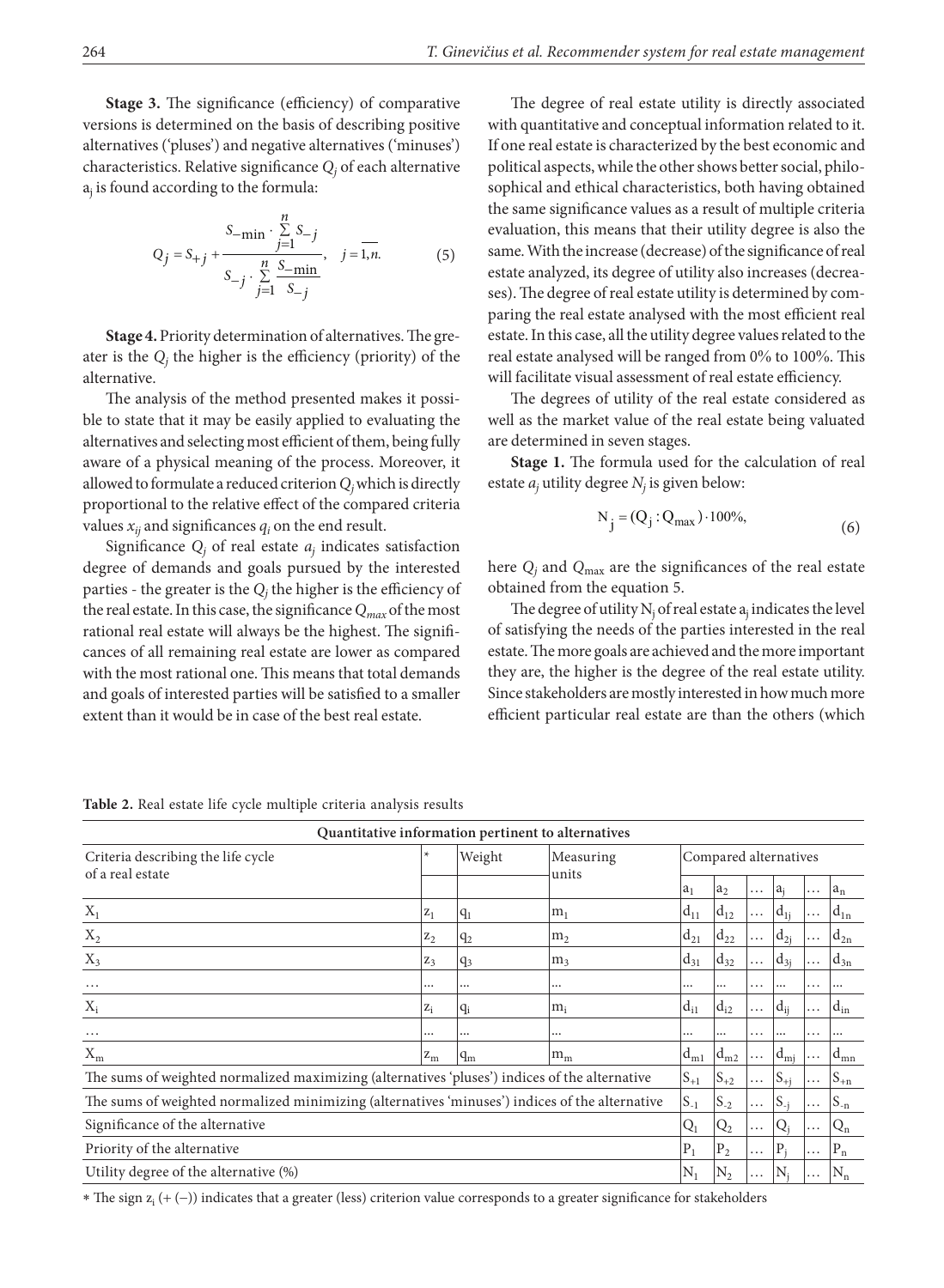can better satisfy their needs), then it is more advisable to use the concept of real estate utility rather than significance when choosing the most efficient solution.

A degree of real estate utility reflects the extent to which the goals pursued by the interested parties are attained. The more objectives are attained and the more significant they are, the higher will be real estate degree of utility.

## **5. Recommender System for Real Estate Management**

Based on the analysis of the existing information, expert and decision support systems and in order to determine the most efficient versions of real estate management a Recommender System for Real Estate Management (RSREM) consisting of a database, database management system, model-base, model-base management system and user interface was developed.

#### **5.1. Database**

Real estate management involves a number of interested parties who pursue various goals and have different potentialities, educational levels and experiences. This leads to various approaches of the above parties to decision-making in this field. In order to do a full analysis of the available alternatives and to obtain an efficient compromise solution, it is often necessary to analyse economic, qualitative, legal, social, technical, technological and other types of information. This information should be provided in a user-oriented way.

The presentation of information needed for decisionmaking in the RSREM may be in a conceptual form (i.e. digital/numerical, textual, graphical, diagrams, graphs and drawing, etc.), photographic, sound, video and quantitative forms. The presentation of quantitative information involves criteria systems and subsystems, units of measurement, values and initial weights that fully define the provided variants. Conceptual information means a conceptual description of the alternative solutions, the criteria and ways of determining their values and the weights, etc.

In this way, the RSREM enables the decision-maker to receive various conceptual and quantitative information on real estate management from a database and a model-base allowing him/her to analyse the above factors and to form an efficient solution.

The analysis of database structures in decision support systems according to the type of problem solved reveals their various utilities. There are three basic types of database structures: hierarchical, network and relational. RSREM has a relational database structure where the information is stored in the form of tables. These tables contain quantitative and conceptual information. Each table is given a name and is saved in the computer's external memory as a separate file. Logically linked parts of the table form a relational model.

The following tables form the RSREM's database:

- Initial data tables. These contain information about the real estate (i.e. building and complexes).
- Tables assessing real estate management solutions. These contain quantitative and conceptual information about alternative real estate management solutions: market, competitors, suppliers, contractors, renovation of walls, windows, roof, etc.

To design the structure of a database and perform its completion, storage, editing, navigation, searching and browsing, etc., a database management system was used in this research.

The user seeking for an efficient real estate management solution should provide, in the tables assessing real estate management solutions, the exact information about alternatives under consideration as to the client's financial situation. It should be noted that various users making a multiple criteria analysis of the same alternatives often get diverse results. This may be due to the diversity of the overall aims and financial positions of the users. Therefore, the initial data provided by various users for calculating the real estate management project differ and consequently lead to various final results.

The character of the objective's choice for the most efficient variant is largely dependent on all available information. It should also be noted that the quantitative information is objective. The actual real estate management services have real costs. The values of the qualitative criteria are usually rather subjective though the application of expert's methods contributes to their objectivity.

The interested parties have their specific needs and financial situation. Therefore, every time when the party uses the RSREM they may make corrections to the database according to their aims and their financial situation. For example, a certain client considers the sound insulation of the external walls to be more important than their appearance while another client is quite of the opposite opinion. The client striving to express his/her attitude towards these issues numerically may ascribe various weights values to them that eventually will affect the general estimation of a refurbishment project. Though this assessment may seem biased and even quite subjective, the solution finally made may exactly meet the client's requirements, aims and affordability.

The tables assessing real estate management solutions are used as a basis for working out the matrices of decisionmaking. These matrices, along with the use of a model-base and models, make it possible to perform a multiple criteria analysis of alternative real estate management projects, resulting in the selection of the most beneficial variants.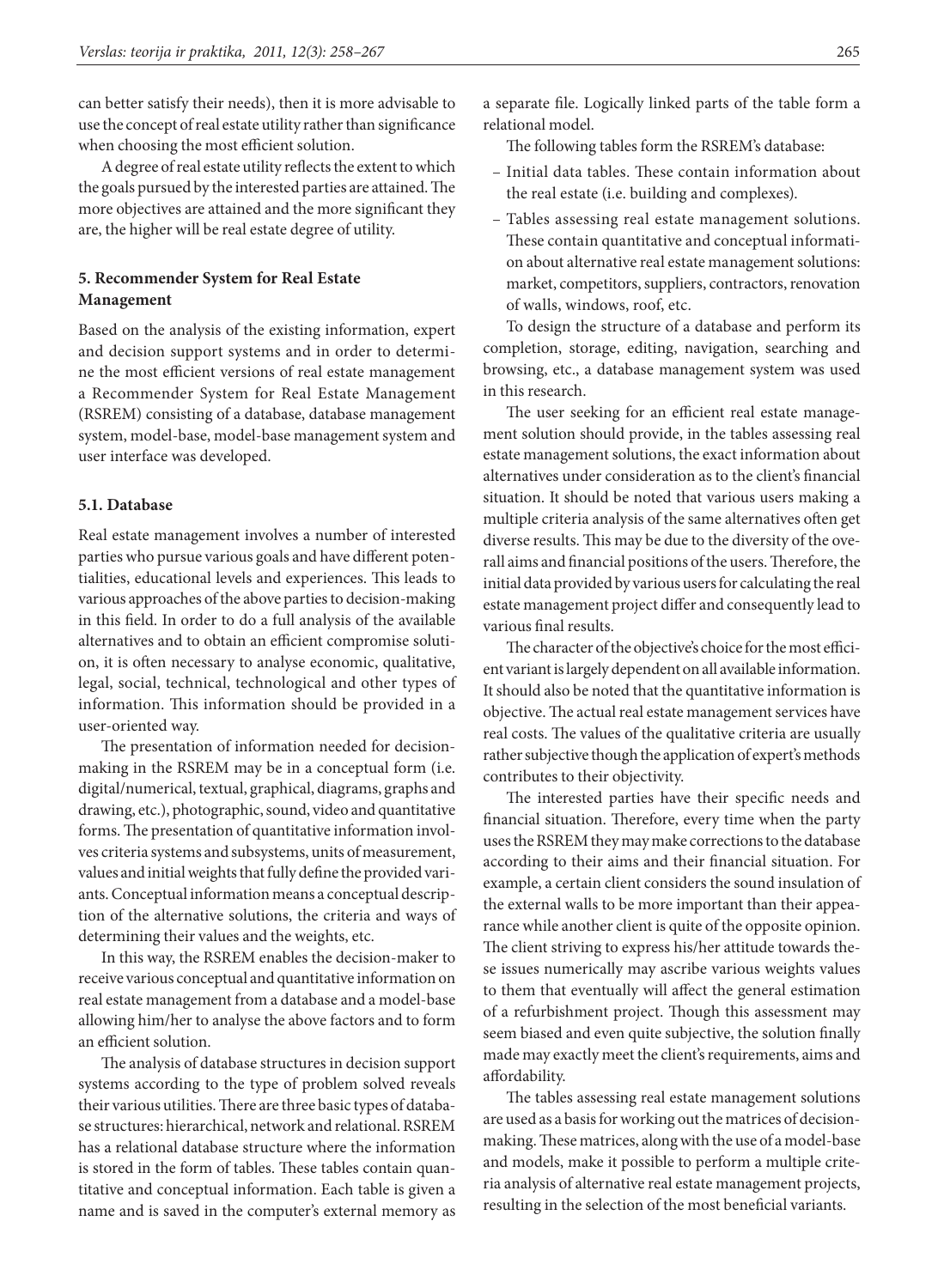#### **5.2. Model-base**

The efficiency of a real estate management variant is often determined by taking into account many factors. These factors include an account of the economic, aesthetic, technical, technological, comfort, legal, social and other factors. The model-base of a decision support system should include models that enable a decision-maker to do a comprehensive analysis of the available variants and to make a proper choice. The following models of a model-base aim at performing the functions of:

- a model for the establishment of the criteria weights,
- a model for multiple criteria analysis and for setting the priorities,
- a model for the determination of a project's utility degree,
- a model for the determination of a project's market value,
- a model for the recommendations.

According to the user's needs, various models may be provided by a model management system. When a certain model (i.e. search for real estate management alternatives) is used the results obtained become the initial data for some other models (i.e. a model for multiple criteria analysis and setting the priorities). The results of the latter, in turn, may be taken as the initial data for some other models (i.e. determination of utility degree, market, suppliers, contractors, renovation of walls, windows, roof, etc.).

The management system of the model base allows a person to modify the available models, eliminate those that are no longer needed and add some new models that are linked to the existing ones.

Since the analysis of real estate management is usually performed by taking into account economic, quality, technical, technological, legal, social and other factors, a modelbase should include models which will enable a decisionmaker to carry out a comprehensive analysis of the available variants and make a proper choice. The following multiple criteria analysis methods and models as developed by the authors (Zavadskas *et al*. 1994) are used by the RSREM in the analysis of the real estate management alternatives:

- 1. A new method and model of complex determination of the weight of the criteria taking into account their quantitative and qualitative characteristics was developed. This method allows one to calculate and co-ordinate the weights of the quantitative and qualitative criteria according to the above characteristics.
- 2. A new method and model of multiple criteria complex proportional evaluation of projects enabling the user to obtain a reduced criterion determining the complex (overall) efficiency of the project was suggested. This generalized criterion is directly

proportional to the relative effect of the values and weights of the considered criteria on the efficiency of the project.

- 3. In order to find what price will make a valuated project competitive on the market, a method and model for determining the utility degree and market value of projects based on the complex analysis of all their benefits and drawbacks was suggested. According to this method the project's utility degree and the market value of a project being estimated are directly proportional to the system of the criteria and adequately describe them, the values and weights of these criteria.
- 4. A new method and model of multiple criteria multi-variant design of a project's life cycle enabling the user to make computer-aided design of up to 100,000 alternative project versions was developed. Any project's life cycle variant obtained in this way is based on quantitative and conceptual information.

Application of Recommender System for Real Estate Management (RSREM) allows one to determine the strengths and weaknesses of each phase and its constituent parts. Calculations were made to find out by what degree one version is better than another and the reasons disclosed why it is namely so. Landmarks are set for an increase in the efficiency of real estate management versions. All this was done argumentatively, basing oneself on criteria under investigation and on their values and weights. This saved users' time considerably by allowing them to increase both the efficiency and quality of real estate management analysis.

There is a list of typical real estate management problems that were solved by users:

- Analysis of interested parties (competitors, suppliers, contractors, etc.);
- Determination of efficient loans;
- Analysis and selection of rational refurbishment versions (e.g. roof, walls, windows, etc.);
- Multiple criteria analysis and determination of the market value of real estate (e.g. residential houses, commercial, office, warehousing, manufacturing and agricultural buildings, etc.);
- Analysis and selection of a rational market;
- Determination of efficient investment versions, etc.;
- Providing recommendations.

### **6. Conclusions**

Real estate management is an information business. Technological innovation mainly through changes in the availability of information and communication technology